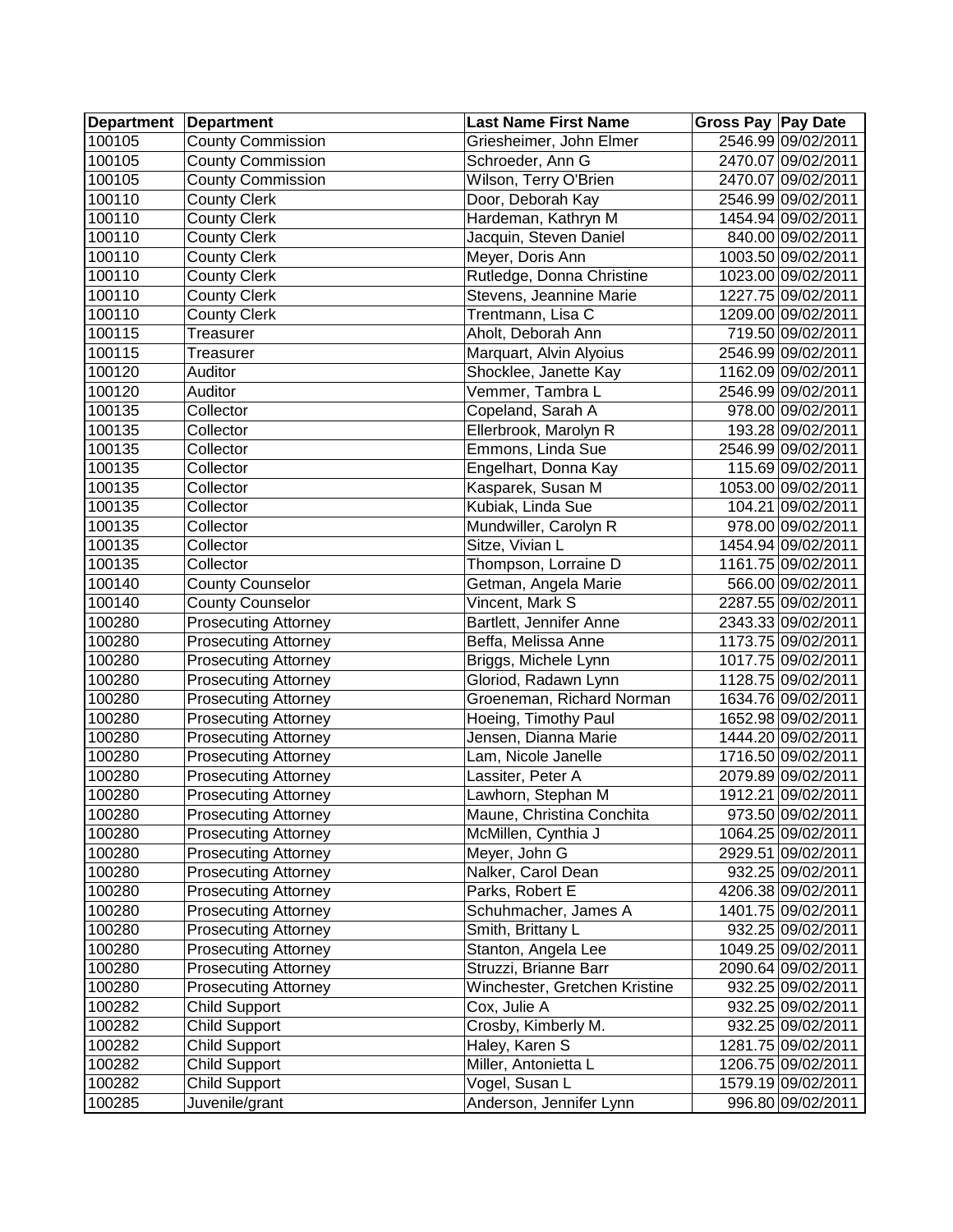| 100286 | <b>Public Administrator</b> | Bovaconti, Jacqueline Lynn | 1127.25 09/02/2011 |
|--------|-----------------------------|----------------------------|--------------------|
| 100286 | <b>Public Administrator</b> | Eckelkamp, Carol K         | 2546.99 09/02/2011 |
| 100296 | Juvenile/grant              | Julius, Casey Leandra Sue  | 996.80 09/02/2011  |
| 100296 | Juvenile/grant              | Shelden, Laura L           | 1138.30 09/02/2011 |
| 100425 | Health                      | Bliss, Deanne Denise       | 866.25 09/02/2011  |
| 100425 | Health                      | Buel, Clarence A           | 1764.61 09/02/2011 |
| 100425 | Health                      | Choate, Erin Michelle      | 254.61 09/02/2011  |
| 100425 | Health                      | Hale, Jeanette E           | 1764.61 09/02/2011 |
| 100425 | Health                      | Hittson, Angelia M         | 1889.79 09/02/2011 |
| 100425 | Health                      | Hults, Penny JoAnn         | 866.25 09/02/2011  |
| 100425 | Health                      | Klepper, Charlotte Elaine  | 1003.50 09/02/2011 |
| 100425 | Health                      | Kriete, Nancy Lee          | 906.00 09/02/2011  |
| 100425 | Health                      | McClure, Jennifer L        | 866.25 09/02/2011  |
| 100425 | Health                      | Roden, Connie Burl         | 2365.74 09/02/2011 |
| 100425 | Health                      | Sappington, Rachel Anna    | 1173.75 09/02/2011 |
| 100425 | Health                      | Schmidt, Mary E            | 257.74 09/02/2011  |
| 100425 | Health                      | Sharp, Dawn M              | 1567.97 09/02/2011 |
| 100425 | Health                      | Thornton, Ashley Nicole    | 909.75 09/02/2011  |
| 100445 | <b>Recorder Of Deeds</b>    | Bedwell, Geraldine S       | 299.32 09/02/2011  |
| 100445 | <b>Recorder Of Deeds</b>    | Birkman, Sharon Lynn       | 2546.99 09/02/2011 |
| 100445 | <b>Recorder Of Deeds</b>    | Courtouise, Elaine Rose    | 955.50 09/02/2011  |
| 100445 | <b>Recorder Of Deeds</b>    | Erbes, Amy M               | 1014.75 09/02/2011 |
| 100445 | <b>Recorder Of Deeds</b>    | Metcalf, Jennifer Lynne    | 969.00 09/02/2011  |
| 100445 | Recorder Of Deeds           | Pohlmann, Sandra Kay       | 1014.75 09/02/2011 |
| 100445 | <b>Recorder Of Deeds</b>    | Price, Carol A             | 1365.27 09/02/2011 |
| 100445 | <b>Recorder Of Deeds</b>    | Schallenberg, Pamela J     | 1251.00 09/02/2011 |
| 100445 | Recorder Of Deeds           | Smart, Lisa Anne           | 927.75 09/02/2011  |
| 100450 | <b>Building Department</b>  | Brune, Steven A            | 1320.00 09/02/2011 |
| 100450 | <b>Building Department</b>  | Eckstein, Carol A          | 1214.87 09/02/2011 |
| 100450 | <b>Building Department</b>  | Menke, Randall Lee         | 1602.00 09/02/2011 |
| 100450 | <b>Building Department</b>  | O'Toole, Kelly Clyde       | 1340.25 09/02/2011 |
| 100450 | <b>Building Department</b>  | Pilgram, Phillip M         | 1578.75 09/02/2011 |
| 100450 | <b>Building Department</b>  | Placht, William J          | 2064.85 09/02/2011 |
| 100450 | <b>Building Department</b>  | Scott, Susan E             | 1061.25 09/02/2011 |
| 100450 | <b>Building Department</b>  | Zimmermann, Joan U         | 1029.00 09/02/2011 |
| 100550 | Voter Registration          | Brune, Deborah Ann         | 840.00 09/02/2011  |
| 100550 | Voter Registration          | Greife, Danyelle Anna      | 53.65 09/02/2011   |
| 100550 | Voter Registration          | Helling, Debra Kay         | 1053.00 09/02/2011 |
| 100550 | Voter Registration          | Luechtefeld, Jane M        | 1340.52 09/02/2011 |
| 100550 | Voter Registration          | Oder, Marlyn J             | 962.25 09/02/2011  |
| 100565 | Planning & Zoning           | Eagan, Scottie Christine   | 1592.74 09/02/2011 |
| 100565 | Planning & Zoning           | Karim, Tariq N             | 1232.25 09/02/2011 |
| 100565 | Planning & Zoning           | Sukanek, Andrea Asbury     | 458.11 09/02/2011  |
| 100565 | Planning & Zoning           | Zielke, Nichole Diane      | 993.00 09/02/2011  |
| 100570 | <b>Emergency Management</b> | Cook, Abraham Brian        | 1592.74 09/02/2011 |
| 100570 | <b>Emergency Management</b> | Hulsey, Stephanie Anita    | 1192.50 09/02/2011 |
| 100580 | Info Technology             | Jennings, Deborah J        | 1801.99 09/02/2011 |
| 100580 | Info Technology             | Sikes, Larry E             | 2296.15 09/02/2011 |
| 100581 | Geographic Info             | Carroll, Judith Ann        | 1161.75 09/02/2011 |
| 100581 | Geographic Info             | Struckhoff, Jeannette B    | 511.50 09/02/2011  |
| 100585 | Maintenance/janitor         | Anschutz, Frank J          | 424.00 09/02/2011  |
| 100585 | Maintenance/janitor         | Henry, Anthony Ray         | 1168.50 09/02/2011 |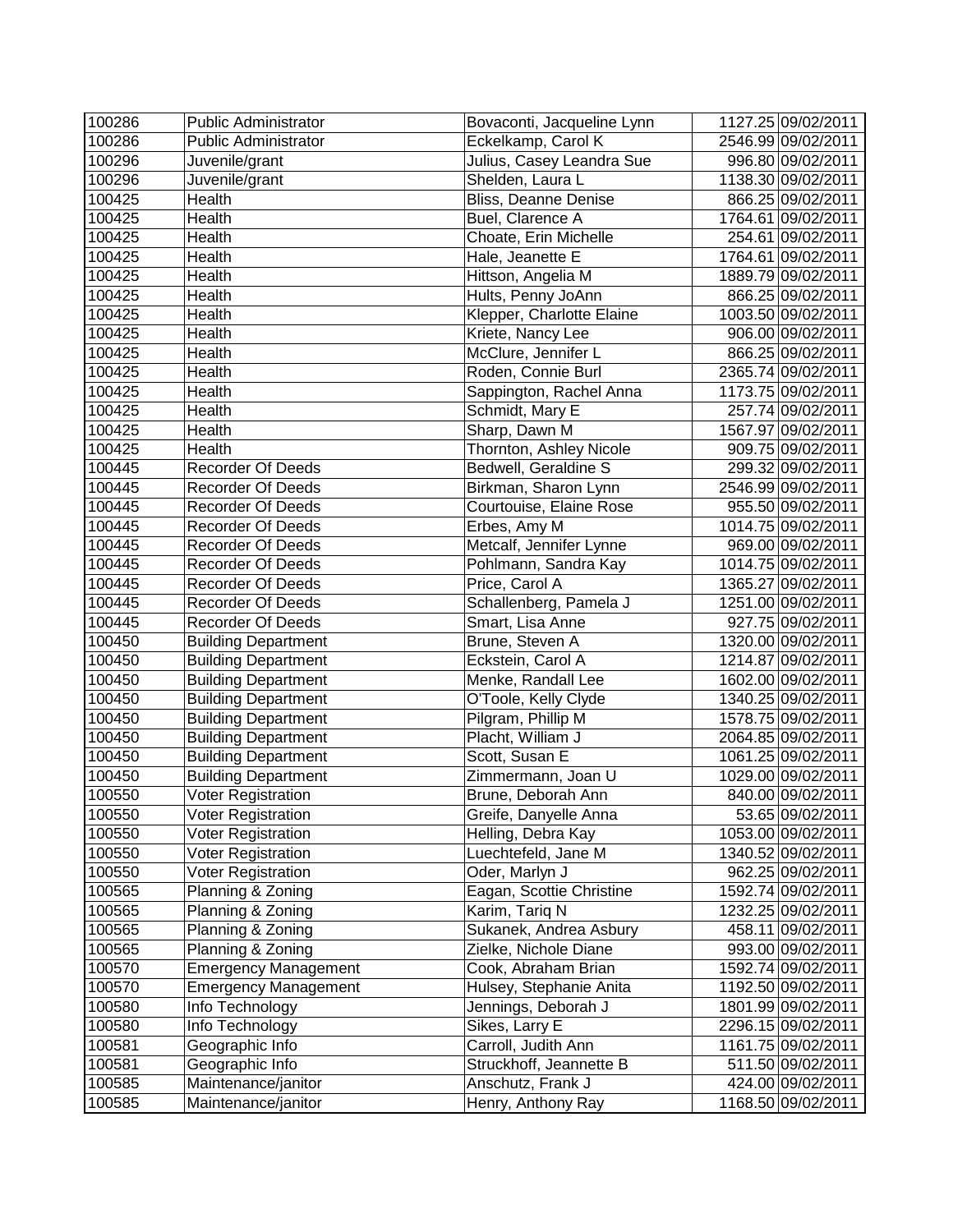| 100585 | Maintenance/janitor           | Hurt, Joseph F             | 1846.16 09/02/2011 |
|--------|-------------------------------|----------------------------|--------------------|
| 100585 | Maintenance/janitor           | Mayoral, Joseph Anthony    | 367.46 09/02/2011  |
| 100585 | Maintenance/janitor           | Ray, Robin A               | 1325.25 09/02/2011 |
| 100585 | Maintenance/janitor           | Wells, Mary Y              | 348.12 09/02/2011  |
| 200627 | <b>Highway Administration</b> | Angell, Marsha Renee       | 999.75 09/02/2011  |
| 200627 | <b>Highway Administration</b> | Gadcke, Eva A              | 1454.94 09/02/2011 |
| 200627 | <b>Highway Administration</b> | Hoelscher, Brenda K        | 882.75 09/02/2011  |
| 200627 | <b>Highway Administration</b> | Kopmann, Edward J          | 2002.62 09/02/2011 |
| 200627 | <b>Highway Administration</b> | McCracken, Dwayne E        | 1939.49 09/02/2011 |
| 200627 | <b>Highway Administration</b> | Thurmond, Jeffrey E        | 1974.26 09/02/2011 |
| 200627 | <b>Highway Administration</b> | Wilson, Richard Lee        | 2873.09 09/02/2011 |
| 200901 | Road & Bridge Operating       | Ahrens, Cole D             | 1428.00 09/02/2011 |
| 200901 | Road & Bridge Operating       | Ahrens, Robert J           | 1737.40 09/02/2011 |
| 200901 | Road & Bridge Operating       | Banderman, Eric L          | 1710.40 09/02/2011 |
| 200901 | Road & Bridge Operating       | Belew, Kenneth Robert      | 392.00 09/02/2011  |
| 200901 | Road & Bridge Operating       | Bell, Roger Dewayne        | 1541.60 09/02/2011 |
| 200901 | Road & Bridge Operating       | Blankenship, Roger D       | 1576.80 09/02/2011 |
| 200901 | Road & Bridge Operating       | Blankenship, Sandra Lynn   | 627.20 09/02/2011  |
| 200901 | Road & Bridge Operating       | Blankenship, Theodore Ray  | 1541.60 09/02/2011 |
| 200901 | Road & Bridge Operating       | Bolte, Jonathan Edward     | 532.16 09/02/2011  |
| 200901 | Road & Bridge Operating       | Brueggemann, Daniel C      | 1590.16 09/02/2011 |
| 200901 | Road & Bridge Operating       | Carroll, William D         | 1710.40 09/02/2011 |
| 200901 | Road & Bridge Operating       | Cojocaru, Ovidiu           | 1645.60 09/02/2011 |
| 200901 | Road & Bridge Operating       | Copeland, Roger D          | 1590.16 09/02/2011 |
| 200901 | Road & Bridge Operating       | Cox, John Allen            | 740.59 09/02/2011  |
| 200901 | Road & Bridge Operating       | Davis, Howard E            | 1476.00 09/02/2011 |
| 200901 | Road & Bridge Operating       | Davis, Michael Lee         | 1404.80 09/02/2011 |
| 200901 | Road & Bridge Operating       | Derda, Kreg Allen          | 549.76 09/02/2011  |
| 200901 | Road & Bridge Operating       | Doza, Kenneth J            | 1576.80 09/02/2011 |
| 200901 | Road & Bridge Operating       | Dunker, Robert Paul        | 705.60 09/02/2011  |
| 200901 | Road & Bridge Operating       | Feth, Gerard J             | 1695.06 09/02/2011 |
| 200901 | Road & Bridge Operating       | Gerlemann, Wayne R         | 1507.20 09/02/2011 |
| 200901 | Road & Bridge Operating       | Hardester, Gary L          | 1710.40 09/02/2011 |
| 200901 | Road & Bridge Operating       | Hogan, Dirk T              | 1710.40 09/02/2011 |
| 200901 | Road & Bridge Operating       | Hollandsworth, Darin Scott | 784.00 09/02/2011  |
| 200901 | Road & Bridge Operating       | Jett, Larry Douglas        | 1385.12 09/02/2011 |
| 200901 | Road & Bridge Operating       | Keller, Derick M           | 1408.48 09/02/2011 |
| 200901 | Road & Bridge Operating       | Kimbler, Jerry N           | 1405.60 09/02/2011 |
| 200901 | Road & Bridge Operating       | Kirk, Desiree Nicole       | 1411.44 09/02/2011 |
| 200901 | Road & Bridge Operating       | Koppelmann, Ronald F       | 1710.40 09/02/2011 |
| 200901 | Road & Bridge Operating       | Leesmann, Kenneth W        | 1665.66 09/02/2011 |
| 200901 | Road & Bridge Operating       | Luechtefeld, Zachary James | 627.20 09/02/2011  |
| 200901 | Road & Bridge Operating       | Manion, Billy J            | 1576.80 09/02/2011 |
| 200901 | Road & Bridge Operating       | Martin, John H             | 1576.80 09/02/2011 |
| 200901 | Road & Bridge Operating       | Maupin, Robert Edward      | 1446.40 09/02/2011 |
| 200901 | Road & Bridge Operating       | McManus, Darwin L          | 1476.00 09/02/2011 |
| 200901 | Road & Bridge Operating       | Miller, Jeffrey W          | 1710.40 09/02/2011 |
| 200901 | Road & Bridge Operating       | Miller, Timothy Eugene     | 1603.52 09/02/2011 |
| 200901 | Road & Bridge Operating       | Miller, William Wesley     | 1476.80 09/02/2011 |
| 200901 | Road & Bridge Operating       | Mundwiller, Mark Eugene    | 1438.40 09/02/2011 |
| 200901 | Road & Bridge Operating       | Nevills, Morris L          | 1576.80 09/02/2011 |
| 200901 | Road & Bridge Operating       | Nolie, Robert Joe          | 1552.00 09/02/2011 |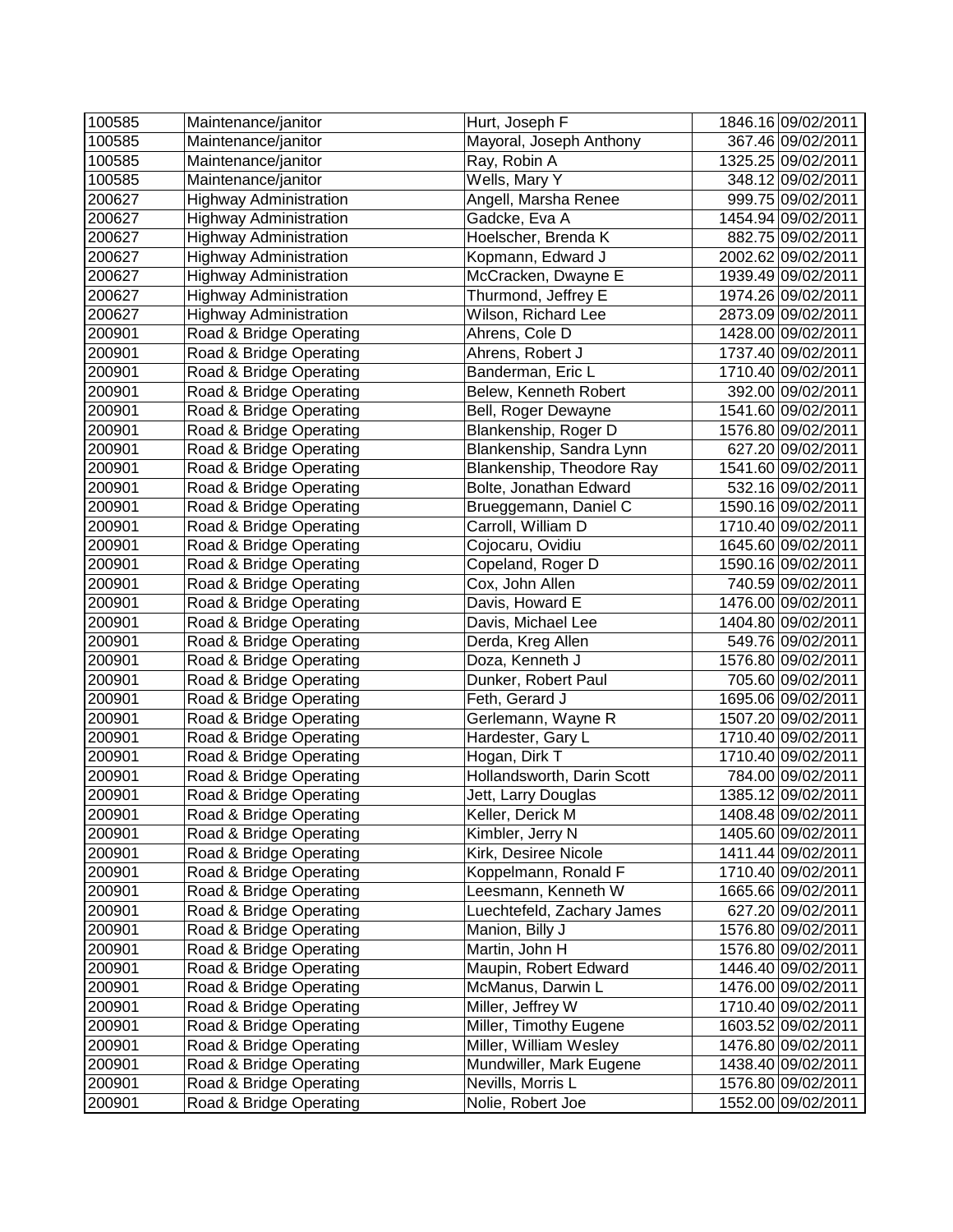| 200901 | Road & Bridge Operating            | O'Neal, William Roger      | 1367.20 09/02/2011 |
|--------|------------------------------------|----------------------------|--------------------|
| 200901 | Road & Bridge Operating            | Rapp, Thomas Edward        | 1423.12 09/02/2011 |
| 200901 | Road & Bridge Operating            | Ruwwe, Benjamin E          | 1331.20 09/02/2011 |
| 200901 | Road & Bridge Operating            | Schmidt, Dean R            | 1576.80 09/02/2011 |
| 200901 | Road & Bridge Operating            | Scholl, David H            | 1576.80 09/02/2011 |
| 200901 | Road & Bridge Operating            | Schroeder, Richard John    | 548.80 09/02/2011  |
| 200901 | Road & Bridge Operating            | Sohn, Earl W               | 1474.40 09/02/2011 |
| 200901 | Road & Bridge Operating            | Stockton, William E        | 1404.80 09/02/2011 |
| 200901 | Road & Bridge Operating            | Stone, Floyd Darrell       | 1438.40 09/02/2011 |
| 200901 | Road & Bridge Operating            | Straatmann, Gary P         | 1710.40 09/02/2011 |
| 200901 | Road & Bridge Operating            | Strauser, Martin A         | 1507.20 09/02/2011 |
| 200901 | Road & Bridge Operating            | Turner, William D          | 1576.80 09/02/2011 |
| 200901 | Road & Bridge Operating            | VanBuskirk, Matthew Kinzer | 1418.24 09/02/2011 |
| 200901 | Road & Bridge Operating            | VanBuskirk, Terry Lynn     | 666.20 09/02/2011  |
| 200901 | Road & Bridge Operating            | Vogelgesang, Ida Mae       | 736.27 09/02/2011  |
| 200901 | Road & Bridge Operating            | Walker, Darren Lynn        | 1379.76 09/02/2011 |
| 200901 | Road & Bridge Operating            | Wilmesher, Paul            | 1476.80 09/02/2011 |
| 200901 | Road & Bridge Operating            | Wilmesherr, David M        | 1504.00 09/02/2011 |
| 200901 | Road & Bridge Operating            | Woodcock, Frank W          | 1495.68 09/02/2011 |
| 200901 | Road & Bridge Operating            | Wright, Ray D              | 1710.40 09/02/2011 |
| 200901 | Road & Bridge Operating            | Zimmermann, Peter David    | 1504.00 09/02/2011 |
| 300204 | <b>Real Estate</b>                 | Dodd, Donald D             | 1380.75 09/02/2011 |
| 300204 | <b>Real Estate</b>                 | Mentz, Dawn Marie          | 1157.25 09/02/2011 |
| 300204 | <b>Real Estate</b>                 | Neiner, Yvonne E           | 1029.00 09/02/2011 |
| 300204 | <b>Real Estate</b>                 | Overkamp, Wayne V          | 2002.62 09/02/2011 |
| 300204 | <b>Real Estate</b>                 | Roberts, Randall Everett   | 1247.25 09/02/2011 |
| 300204 | <b>Real Estate</b>                 | Scott, Theresa Marie       | 1064.25 09/02/2011 |
| 300204 | <b>Real Estate</b>                 | Sells, Donnie Keith        | 1179.75 09/02/2011 |
| 300204 | <b>Real Estate</b>                 | Sohn, Carl L               | 1179.75 09/02/2011 |
| 300204 | <b>Real Estate</b>                 | Stevens, Joette Ellen      | 927.75 09/02/2011  |
| 300204 | <b>Real Estate</b>                 | Story, Sherri L            | 1432.50 09/02/2011 |
| 300204 | <b>Real Estate</b>                 | Wright, Lori Rae Ruby      | 1519.87 09/02/2011 |
| 300205 | <b>Personal Property</b>           | Barnhart, Sue E            | 1269.98 09/02/2011 |
| 300205 | <b>Personal Property</b>           | Copeland, Thomas R         | 2546.99 09/02/2011 |
| 300205 | <b>Personal Property</b>           | Misener, Carol M           | 1092.00 09/02/2011 |
| 300205 | <b>Personal Property</b>           | Snodgrass, Darlene M       | 1125.75 09/02/2011 |
| 300205 | <b>Personal Property</b>           | Webb, Susan Darlene        | 906.00 09/02/2011  |
| 610283 | <b>Family Court</b>                | Haynes, Carol Lea          | 940.00 09/02/2011  |
| 610283 | <b>Family Court</b>                | Kleinheider, Tammy Lynn    | 723.20 09/02/2011  |
| 610283 | <b>Family Court</b>                | Patterson, Lisa Marie      | 90.40 09/02/2011   |
| 610283 | <b>Family Court</b>                | Stevenson, Cynthia Denise  | 452.00 09/02/2011  |
| 620020 | Law Enforcement Grant Expenditures | Blankenship, Donald Howard | 1281.60 09/02/2011 |
| 620020 | Law Enforcement Grant Expenditures | Gillam, Beverly Ann        | 1345.60 09/02/2011 |
| 620020 | Law Enforcement Grant Expenditures | Jackson, Ryan Wayne        | 1494.24 09/02/2011 |
| 620020 | Law Enforcement Grant Expenditures | Leasor, Thomas D           | 2017.73 09/02/2011 |
| 620020 | Law Enforcement Grant Expenditures | Lucas, Kody V              | 1473.84 09/02/2011 |
| 620020 | Law Enforcement Grant Expenditures | McClure, Paul W            | 1930.32 09/02/2011 |
| 620020 | Law Enforcement Grant Expenditures | Seeber, Cara Ann           | 500.00 09/02/2011  |
| 620020 | Law Enforcement Grant Expenditures | Slay, Jennifer Clark       | 525.00 09/02/2011  |
| 620385 | Sheriff-lestf                      | Albert, Adam Wayne         | 1348.00 09/02/2011 |
| 620385 | Sheriff-lestf                      | Albert, Lya Marie          | 1302.40 09/02/2011 |
| 620385 | Sheriff-lestf                      | Arflack, David J           | 1281.60 09/02/2011 |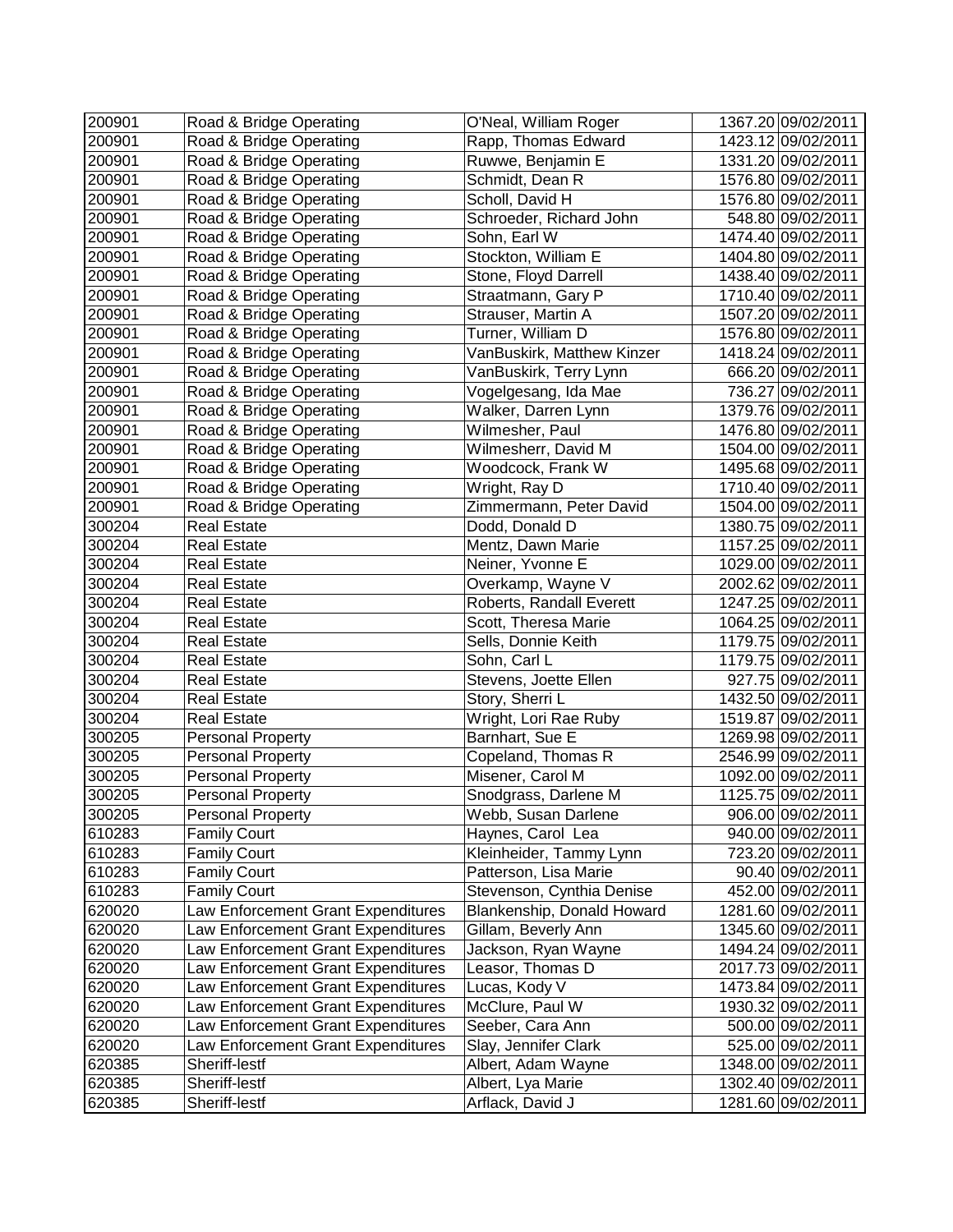| 620385 | Sheriff-lestf | Bailey, Ricky J              | 1752.80 09/02/2011 |
|--------|---------------|------------------------------|--------------------|
| 620385 | Sheriff-lestf | Barlow, William Daniel       | 1281.60 09/02/2011 |
| 620385 | Sheriff-lestf | Beckett, Allen Dwight        | 1330.40 09/02/2011 |
| 620385 | Sheriff-lestf | Berges, Jeffrey Ben          | 1746.18 09/02/2011 |
| 620385 | Sheriff-lestf | Biermann, Rebecca A          | 1404.48 09/02/2011 |
| 620385 | Sheriff-lestf | Biggs, Bo J                  | 1281.60 09/02/2011 |
| 620385 | Sheriff-lestf | Blankenship, Jerod Ray       | 1293.60 09/02/2011 |
| 620385 | Sheriff-lestf | Blankenship, Travis Ray      | 1764.80 09/02/2011 |
| 620385 | Sheriff-lestf | Briggs, James J              | 1502.16 09/02/2011 |
| 620385 | Sheriff-lestf | Briggs, Scott Ivan           | 1972.53 09/02/2011 |
| 620385 | Sheriff-lestf | Bullock, Delbert A           | 1368.80 09/02/2011 |
| 620385 | Sheriff-lestf | Causey, Cody Neal            | 1281.60 09/02/2011 |
| 620385 | Sheriff-lestf | Copeland, Michael F          | 2371.89 09/02/2011 |
| 620385 | Sheriff-lestf | Coppedge, Lisa Renee         | 1286.40 09/02/2011 |
| 620385 | Sheriff-lestf | Corbett, Matthew B           | 1360.80 09/02/2011 |
| 620385 | Sheriff-lestf | Duck, Randal Scott           | 1286.40 09/02/2011 |
| 620385 | Sheriff-lestf | Eckelkamp, Maxine E          | 1515.20 09/02/2011 |
| 620385 | Sheriff-lestf | Elliott, Steven H            | 2027.20 09/02/2011 |
| 620385 | Sheriff-lestf | Elliott, Terry W             | 1640.00 09/02/2011 |
| 620385 | Sheriff-lestf | Ellis, Miles M               | 1281.60 09/02/2011 |
| 620385 | Sheriff-lestf | Erisman, Brandon Dean        | 1281.60 09/02/2011 |
| 620385 | Sheriff-lestf | Fisher, Melissa Hinson       | 1236.00 09/02/2011 |
| 620385 | Sheriff-lestf | Friedmann, Jeffrey Scott     | 1281.60 09/02/2011 |
| 620385 | Sheriff-lestf | Gaddis, Janet M              | 1236.00 09/02/2011 |
| 620385 | Sheriff-lestf | Garner, Douglas M            | 1288.80 09/02/2011 |
| 620385 | Sheriff-lestf | Geisert, Timothy W           | 1281.60 09/02/2011 |
| 620385 | Sheriff-lestf | Gibson, Carl R               | 1312.80 09/02/2011 |
| 620385 | Sheriff-lestf | Goodwin, Dale Allan          | 1514.40 09/02/2011 |
| 620385 | Sheriff-lestf | Grellner, Jason J            | 1755.20 09/02/2011 |
| 620385 | Sheriff-lestf | Guehne, Scott Louis          | 1487.64 09/02/2011 |
| 620385 | Sheriff-lestf | Haley, Danny Rhett           | 1848.80 09/02/2011 |
| 620385 | Sheriff-lestf | Harden, James E              | 1292.00 09/02/2011 |
| 620385 | Sheriff-lestf | Hartwig, Jeffery Sheridan    | 2061.72 09/02/2011 |
| 620385 | Sheriff-lestf | Haynes, Stephanie Elizabeth  | 1236.00 09/02/2011 |
| 620385 | Sheriff-lestf | Herwig, Edward Charles       | 1281.60 09/02/2011 |
| 620385 | Sheriff-lestf | Hill, Bret Walter            | 1281.60 09/02/2011 |
| 620385 | Sheriff-lestf | Hotsenpiller, Kenneth L      | 1861.65 09/02/2011 |
| 620385 | Sheriff-lestf | Houttuin, Samantha Christine | 1236.00 09/02/2011 |
| 620385 | Sheriff-lestf | Jacquin, Kevin J             | 1281.60 09/02/2011 |
| 620385 | Sheriff-lestf | Johnson, Terry L             | 1236.00 09/02/2011 |
| 620385 | Sheriff-lestf | Jones, Don W                 | 2168.12 09/02/2011 |
| 620385 | Sheriff-lestf | Jones, Tyson N               | 1293.60 09/02/2011 |
| 620385 | Sheriff-lestf | Lashley, James P             | 1566.40 09/02/2011 |
| 620385 | Sheriff-lestf | Lindemeyer, Timothy A        | 1648.00 09/02/2011 |
| 620385 | Sheriff-lestf | Little, Sarah N              | 1267.20 09/02/2011 |
| 620385 | Sheriff-lestf | Lohden, Michael H            | 1934.05 09/02/2011 |
| 620385 | Sheriff-lestf | Lohman, Jason E              | 1236.00 09/02/2011 |
| 620385 | Sheriff-lestf | Lustwerk, Theresa Marie      | 1545.93 09/02/2011 |
| 620385 | Sheriff-lestf | Martin, Derrick R            | 1305.63 09/02/2011 |
| 620385 | Sheriff-lestf | Messex, Christine M          | 1016.25 09/02/2011 |
| 620385 | Sheriff-lestf | Movila, Mike                 | 1489.60 09/02/2011 |
| 620385 | Sheriff-lestf | Mundt, Lynette A             | 1330.50 09/02/2011 |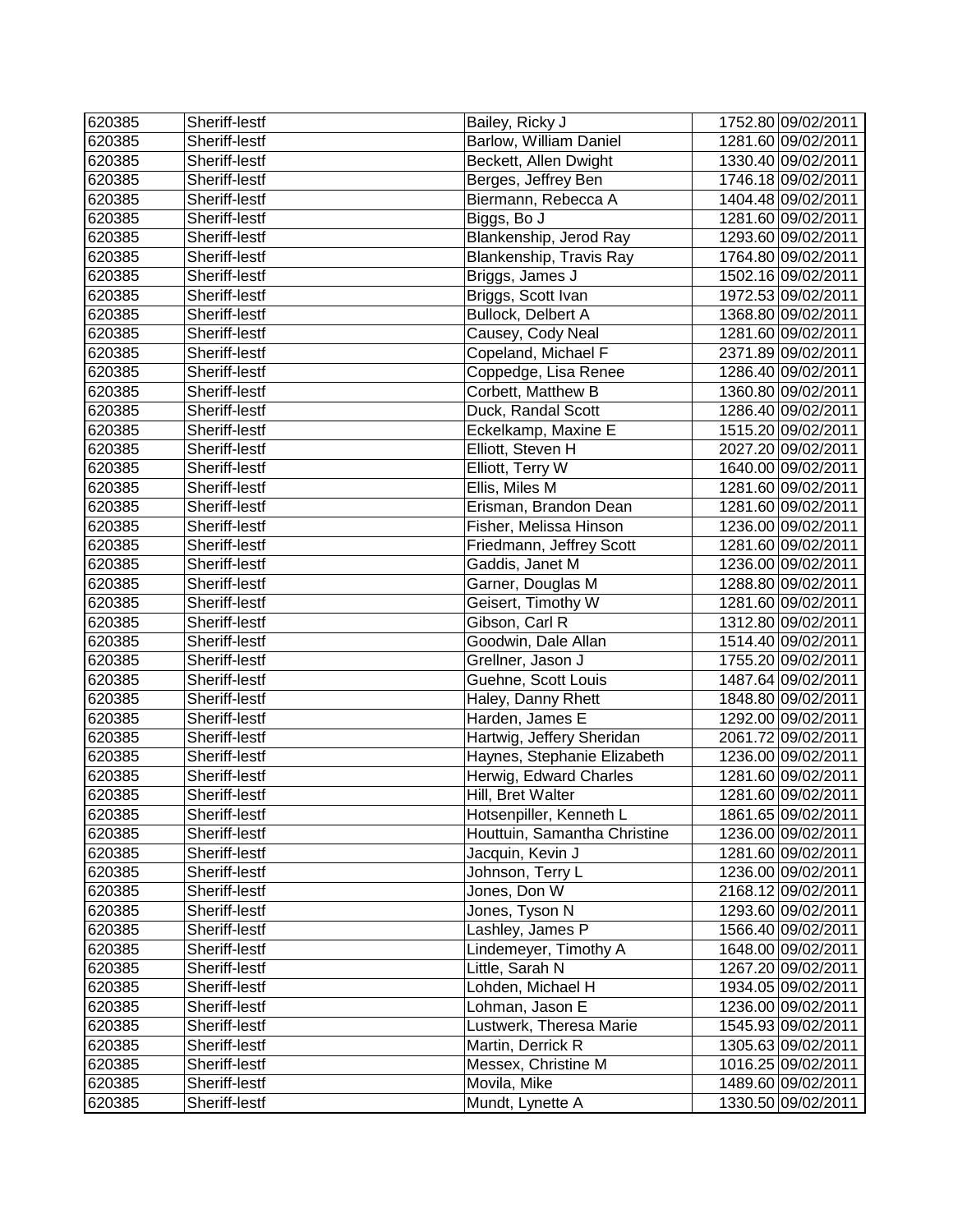| 620385 | Sheriff-lestf | Murley, Stacy Thomas        | 1882.35 09/02/2011 |
|--------|---------------|-----------------------------|--------------------|
| 620385 | Sheriff-lestf | Nochta, Douglas M           | 1299.20 09/02/2011 |
| 620385 | Sheriff-lestf | Orick, Toni M               | 1281.60 09/02/2011 |
| 620385 | Sheriff-lestf | Paul, John C                | 1318.40 09/02/2011 |
| 620385 | Sheriff-lestf | Pelton, Steven M            | 2037.37 09/02/2011 |
| 620385 | Sheriff-lestf | Phillips, Jane A            | 1177.50 09/02/2011 |
| 620385 | Sheriff-lestf | Pieske, Nathan W            | 1470.40 09/02/2011 |
| 620385 | Sheriff-lestf | Pingleton, Rex A            | 1266.40 09/02/2011 |
| 620385 | Sheriff-lestf | Plummer, Debra R            | 1372.00 09/02/2011 |
| 620385 | Sheriff-lestf | Raymo, Hannah M             | 1236.00 09/02/2011 |
| 620385 | Sheriff-lestf | Reed, Mark A                | 1591.20 09/02/2011 |
| 620385 | Sheriff-lestf | Richardson, Michael Anthony | 2122.65 09/02/2011 |
| 620385 | Sheriff-lestf | Schatz, Michael A           | 2001.42 09/02/2011 |
| 620385 | Sheriff-lestf | Schmidt, Eric C             | 1290.24 09/02/2011 |
| 620385 | Sheriff-lestf | Schwab, Susan Larue         | 1429.60 09/02/2011 |
| 620385 | Sheriff-lestf | Sharp, Robin E              | 1632.80 09/02/2011 |
| 620385 | Sheriff-lestf | Siess, Anthony A            | 1624.80 09/02/2011 |
| 620385 | Sheriff-lestf | Sparks, Jason S             | 1274.40 09/02/2011 |
| 620385 | Sheriff-lestf | Stapp, Anita E              | 2036.76 09/02/2011 |
| 620385 | Sheriff-lestf | Stevener, Brian James       | 1292.00 09/02/2011 |
| 620385 | Sheriff-lestf | Subke, Charles W            | 1857.74 09/02/2011 |
| 620385 | Sheriff-lestf | Suttles, Tracey Alan        | 1390.40 09/02/2011 |
| 620385 | Sheriff-lestf | Thomas, Douglas L           | 1386.40 09/02/2011 |
| 620385 | Sheriff-lestf | Thomas, Mark J              | 1281.60 09/02/2011 |
| 620385 | Sheriff-lestf | Toelke, Gary F              | 2787.19 09/02/2011 |
| 620385 | Sheriff-lestf | Triplett, Tina L            | 1375.44 09/02/2011 |
| 620385 | Sheriff-lestf | Wagner, Eric Lee            | 1281.60 09/02/2011 |
| 620385 | Sheriff-lestf | Walbert, Belinda Joyce      | 1386.32 09/02/2011 |
| 620385 | Sheriff-lestf | Walk, Jacob E               | 1380.16 09/02/2011 |
| 620385 | Sheriff-lestf | Weggemann, Jason M          | 2182.46 09/02/2011 |
| 620385 | Sheriff-lestf | Wild, Erin Elizabeth        | 1095.75 09/02/2011 |
| 620385 | Sheriff-lestf | Wild, Trevor J              | 2088.38 09/02/2011 |
| 620385 | Sheriff-lestf | Wood, Linda M               | 1017.00 09/02/2011 |
| 620390 | Jail-lestf    | Ashkar, Khalid R            | 1456.00 09/02/2011 |
| 620390 | Jail-lestf    | Bishop, Danielle Nicole     | 1267.20 09/02/2011 |
| 620390 | Jail-lestf    | Boehm, David D              | 1976.51 09/02/2011 |
| 620390 | Jail-lestf    | Brown, Richard R            | 1576.08 09/02/2011 |
| 620390 | Jail-lestf    | Burns, Karen A              | 1480.80 09/02/2011 |
| 620390 | Jail-lestf    | Butler, Kim D               | 1510.40 09/02/2011 |
| 620390 | Jail-lestf    | Campbell, Scott A           | 1267.20 09/02/2011 |
| 620390 | Jail-lestf    | Carty, Jerry Delon          | 1282.40 09/02/2011 |
| 620390 | Jail-lestf    | Carty, Stacey Marie         | 1268.80 09/02/2011 |
| 620390 | Jail-lestf    | Cooper, Matthew J           | 1267.20 09/02/2011 |
| 620390 | Jail-lestf    | Crews, Janice R             | 487.50 09/02/2011  |
| 620390 | Jail-lestf    | Cross, James W              | 1494.40 09/02/2011 |
| 620390 | Jail-lestf    | De La Torre, Michael G      | 1768.80 09/02/2011 |
| 620390 | Jail-lestf    | Duncan, Martha Jean         | 1365.60 09/02/2011 |
| 620390 | Jail-lestf    | Floyd, Darrell E            | 1715.20 09/02/2011 |
| 620390 | Jail-lestf    | Fruewirth, Eric Cecil       | 1273.60 09/02/2011 |
| 620390 | Jail-lestf    | Garber, Robert Earl         | 1335.20 09/02/2011 |
| 620390 | Jail-lestf    | Gerling, Lisa Ann           | 905.60 09/02/2011  |
| 620390 | Jail-lestf    | Gerling, Steven R           | 1715.20 09/02/2011 |